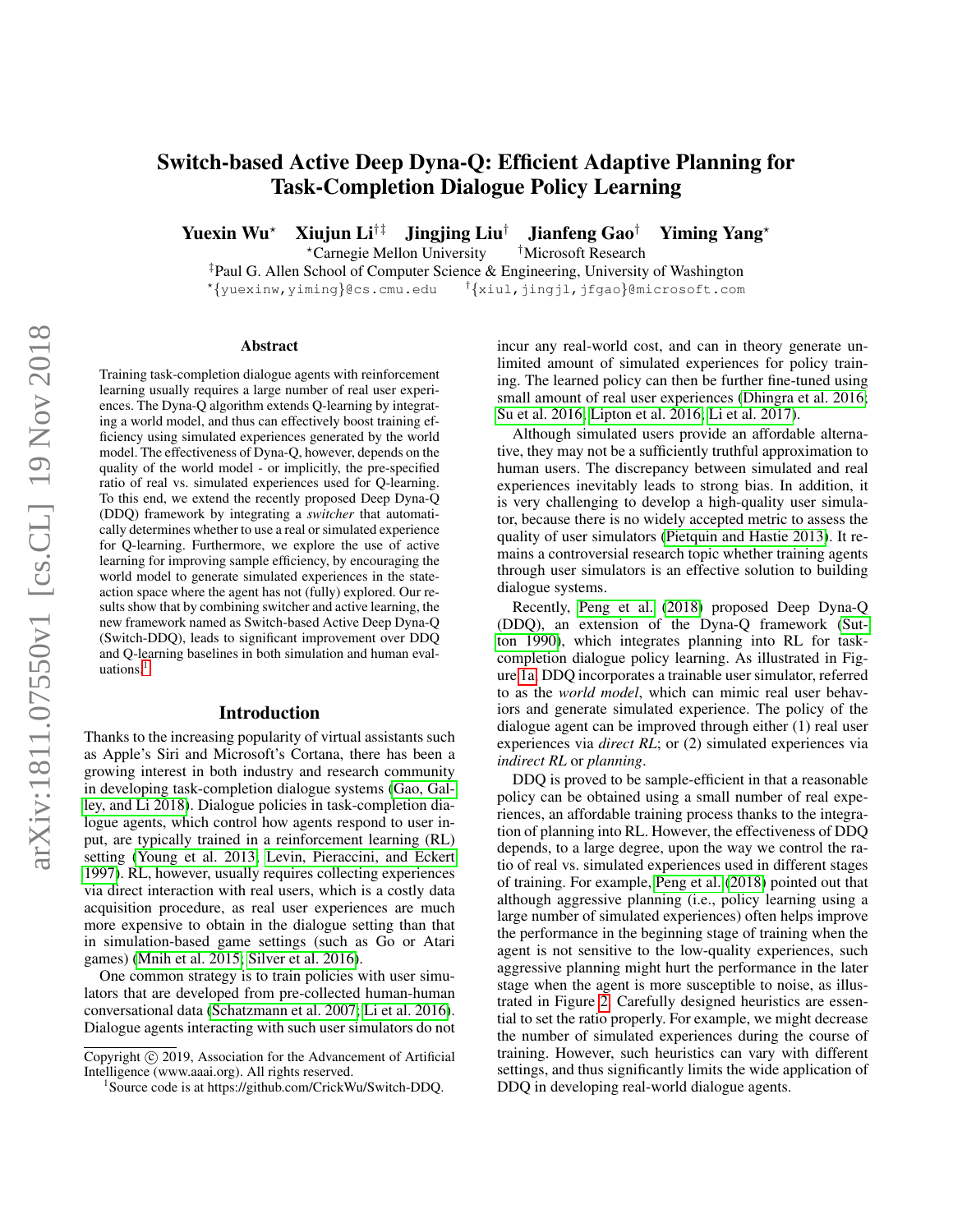<span id="page-1-0"></span>

Figure 1: Designs of RL agents for dialogue policy learning in task-completion dialogue systems

<span id="page-1-1"></span>

Figure 2: The learning curves of  $DDQ(K)$  without heuristics where  $(K - 1)$  denotes the number of planning steps. The curves are sensitive to  $K$  values and may deteriorate in the later phase due to the low-quality simulated experiences.

Another limitation of DDQ is that the world model generates simulated experiences by uniformly sampling user goals. However, training samples in the state-action space unexplored or less explored by the dialogue agent are usually more desirable in order to avoid bias. This is the problem that many active learning methods try to address. In this paper, we present a new variant of DDQ that addresses these two issues.

Our method is inspired by the recent study of [Su et](#page-7-14) [al.](#page-7-14) [\(2018\)](#page-7-14), which tries to balance the use of simulated and real experience by measuring the quality of simulated experiences using a machine-learned *discriminator*. The more simulated experiences are used if their quality is higher. Their approach demonstrates some limited success, and suffers from two shortcomings. First, it does not take into account the fact that the agent in different training stages might require simulated experiences of different qualities. Second, it still uniformly samples user goals and is not as sampleefficient as it should be (e.g., by using active learning).

In this paper, we propose a new framework, called Switchbased Active Deep Dyna-Q (Switch-DDQ), to significantly improve DDQ's sample efficiency. As illustrated in Figure [1b,](#page-1-0) we incorporate a *switcher* to automatically determine whether to use real or simulated experiences at different stages of dialogue training, eliminating the dependency on heuristics. The switcher is implemented based on an LSTM model, and is jointly trained with the dialogue policy and the world model. Moreover, instead of randomly sampling simulated experiences, the world model adopts an *active* sampling strategy that generates simulated experiences from the state-action space that has not been (fully) explored by the dialogue agent. Experiments show that this active sampling strategy can achieve a performance that is comparable to the original DDQ method but by using a much smaller amount of real experiences.

The work present in this paper contributes to the growing family of model-based RL methods, and can potentially be applied to other RL problems. To the best of our knowledge, Switch-DDQ is the first learning framework that conducts active learning in a task-completion dialogue setting. The contributions of this work are two-fold:

- We propose a Switch-based Active Deep Dyna-Q framework to incorporate active learning into the Dyna-Q framework for dialogue policy learning, providing a mechanism of automatically balancing the use of simulated and real user experiences.
- We validate the superior performance of Switch-DDQ by building dialogue agents for the movie-ticket booking task. The effectiveness of active learning and switcher is verified by simulation and human evaluations.

# Model Architecture

We depict our Switch-DDQ pipeline in Figure [3.](#page-2-0) The agent consists of six modules: (1) an LSTM-based natural language understanding (NLU) module (Hakkani-Tür et al. [2016\)](#page-7-15) for extracting user intents/goals and calculated their associated slots;  $(2)$  a state tracker (Mrkšić et al. 2016) for tracking dialogue states; (3) a dialogue policy that makes choice of the next action by using the information of the current dialogue state; (4) a model-based natural language generation (NLG) module which outputs natural language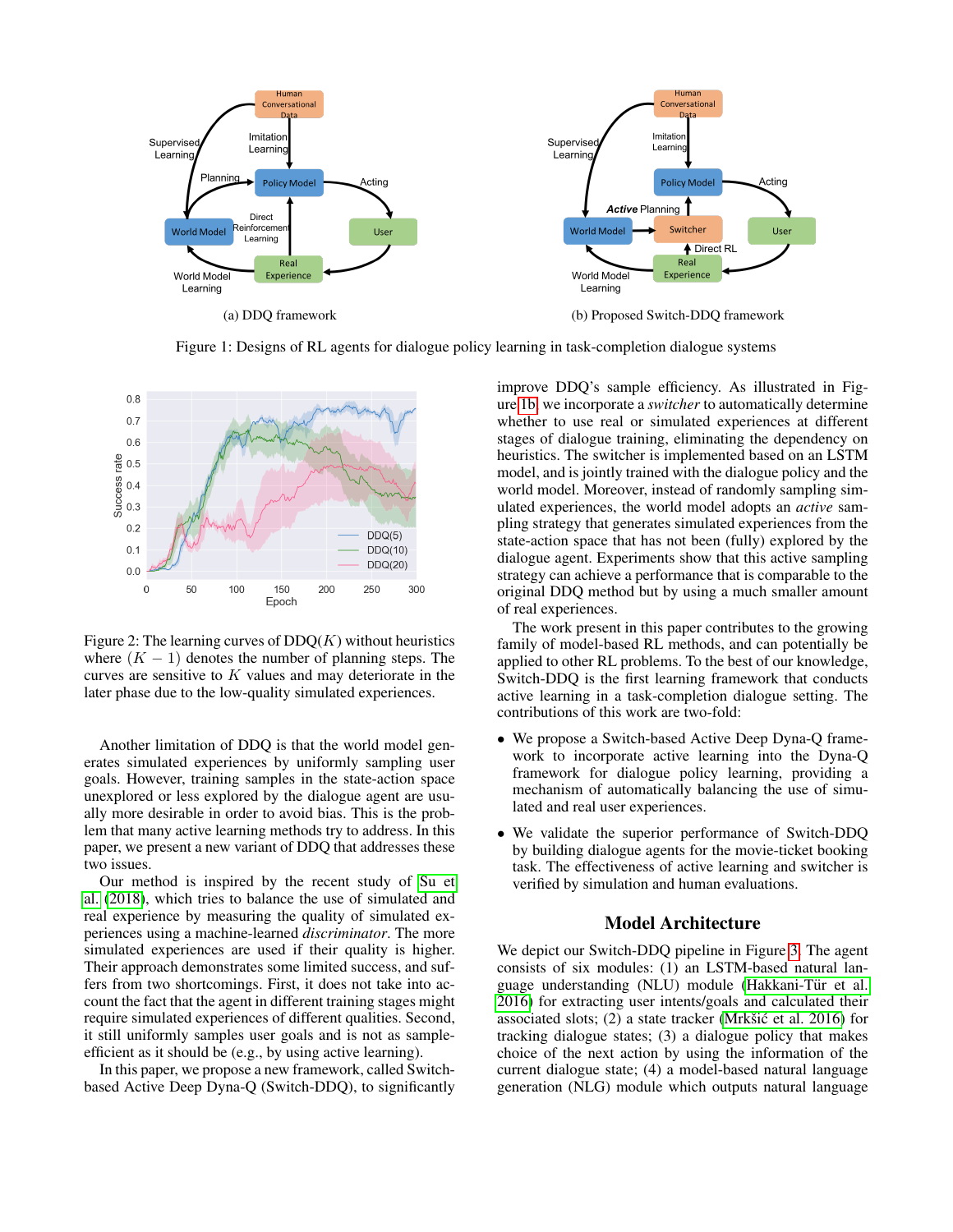<span id="page-2-0"></span>

Figure 3: Switch-DDQ for dialogue policy learning.

responses [\(Wen et al. 2015\)](#page-7-17); (5) a world model for generating simulated user actions and simulated rewards based on active user goal selection; and (6) an RNN-based switcher for selecting the source of data (simulated or real experiences) for dialogue policy training. The solid lines in the figure illustrate the iterative dialogue policy training loop, while the dashed lines show the flow of data in training the world model and switcher.

The optimization of Switch-DDQ comprises four steps: (1) *direct reinforcement learning*: the agent conducts direct interactions with a real user, where the generated real experiences are directly used to improve the dialogue policy; (2) *active planning*: the agent interacts with the simulator and improves the policy using the simulated experiences; (3) *world model learning*: the world model receives real experiences and updates itself; and (4) *switcher training*: the switcher is learned and refined using both real and simulated experiences. Each step is detailed in the subsections below. The iterative Switch-DDQ algorithm, described in pseudocode, is shown in Algorithm [1.](#page-2-1)

### Direct Reinforcement Learning and Planning

Typically, dialogue policy learning can be formulated as a Markov Decision Process in the RL setting, a taskcompletion dialogue could be viewed as a sequence of (state, action, reward) tuples. We employ the Deep Q-network (DQN) [\(Mnih et al. 2015\)](#page-7-3) for training the dialogue policy (line [12](#page-2-1) in Algorithm [1\)](#page-2-1). Both the direct reinforcement learning and planning are accomplished using the same Qlearning algorithm using the simulated and real experiences, respectively.

Specifically, at each step, the agent receives the state  $s$ and selects an action a to carry into the next dialogue turn. The action  $a$  is chosen using the exploration policy based on  $\epsilon$ -greedy, where there is probability  $\epsilon$  a random action being executed or otherwise the action that maximizes the  $Q(s, a; \theta_{Q})$  function. The function  $Q(\cdot)$  is parameterized by a Multi-Layer Perceptron (MLP) parameterized by  $\theta_Q$ . Afterwards, the agent observes a reward  $r$  from the environment, and a corresponding response  $a^u$  from either a real user or the simulator, updating the dialogue state to  $s'$  until reaching the end of a dialogue. The experience

 $(s, a, r, a<sup>u</sup>, s')$  is then stored into the user experience buffer  $B^u$  or simulator experience buffer  $B^s$  respectively. Function  $Q(\cdot)$  can be improved using experiences stored in the buffers.

In the implementation, we optimize the parameter  $\theta_{Q}$ w.r.t. the mean-squared loss:

$$
\mathcal{L}(\theta_Q) = \mathbb{E}_{(s,a,r,s') \sim B^s \cup B^u} \left[ (y - Q(s,a;\theta_Q)) \right] \tag{1}
$$

$$
y = r + \gamma \max_{a'} Q'(s', a'; \theta_{Q'})
$$
 (2)

where  $Q'(\cdot)$  is a copy of the previous version of  $Q(\cdot)$  and is only updated periodically and  $\gamma \in [0, 1]$  is the discount factor.  $Q(\cdot)$  is updated using back-propagation and mini-batch gradient descent.

<span id="page-2-1"></span>

|     | <b>Algorithm 1</b> Switch-based Active Deep Dyna-Q       |
|-----|----------------------------------------------------------|
|     | 1: procedure SWITCH-DDQ TRAININGPIPELINE                 |
| 2:  | for $i \leftarrow 1$ : max_epoch do                      |
| 3:  | <i>user</i> randomly picks a user goal $q^u$             |
| 4:  | Generate real experience $e^u$ from <i>user</i> based on |
|     | $g^u$ into $B^u$                                         |
| 5:  | repeat                                                   |
| 6:  | Actively select a user goal $g^s$ based on the           |
|     | validation results $#$ see Algorithm 2                   |
| 7:  | Generate simulated experience $e^s$ from sim-            |
|     | <i>ulator</i> based on $q^s$ into $B^s$                  |
| 8:  | Evaluate <i>quality</i> of $e^s$ through <i>switcher</i> |
| 9:  | <b>until</b> <i>quality</i> $\lt$ threshold              |
| 10: | Train <i>simulator</i> on $B^u$                          |
| 11: | Train switcher on $B^u, B^s$                             |
| 12: | Train <i>agent</i> on $B^u, B^s$                         |
| 13: | Evaluate <i>simulator</i> on validation set              |

## Active Planning based on World Model

In a typical task-completion dialogue [\(Schatzmann et al.](#page-7-5) [2007\)](#page-7-5), a user begins a conversation with a particular goal in mind  $G$  which consists of multiple constraints. For example, in the movie-ticket-booking scenario, the constraints can be the place of the theater, the number of tickets to buy, and the name of the movie. An example of a user goal is request(theater;numberofpeople=2, moviename=mission impossible), which is presented in its natural language form as "in which theater can I buy two tickets for mission impossible". Although there is no explicit restriction for the range of user goals in real experiences, in the stage of planning, the world model can *selectively* generate the simulated experiences in the state-action space that are not (fully) explored by the dialogue agent, based on a specific set of user goals, to improve sample efficiency. We call our planning *active planning* because it is a form of active learning.

The world model for active planning consists of two parts: (1) a user goal sampling module that samples a proper user goal at the start of a dialogue; (2) a response generation module that imitates real users' interaction with the agent to generate for each dialogue turn the user action, reward and the user's decision whether to terminate the dialogue.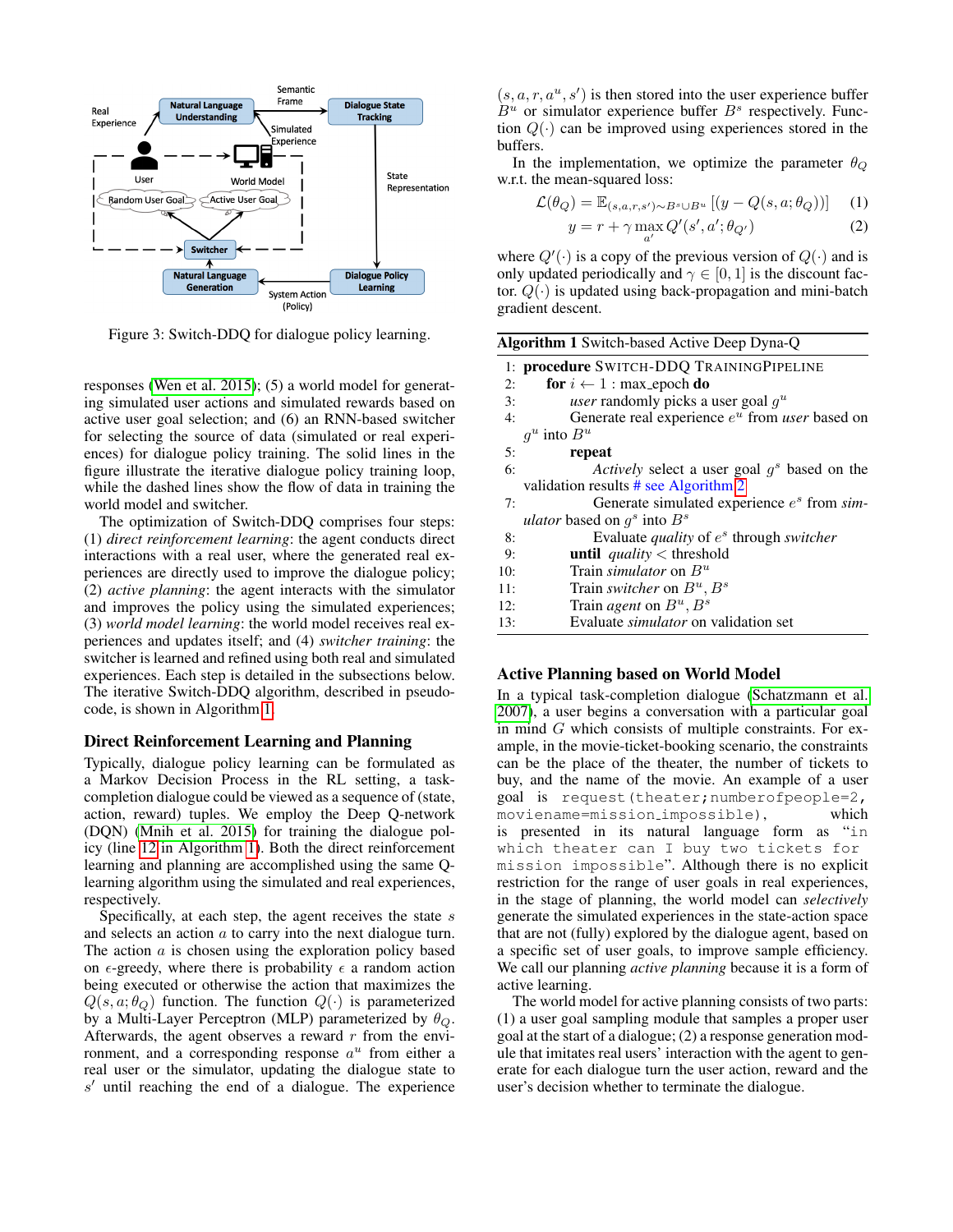• *Active user goal sampling module*. Assume that we have collected large amounts of user goals from human-human conversational data. These user goals can be grouped into different categories, each with different constraints, amounting to different scales of difficulties. The key observation is that, during the training process, while monitoring the performance of the agent policy on validation set, we can gather detailed information about the impact of each category of user goals on the performance improvement of the dialogue agent e.g., in terms of the success rate (line [13](#page-2-1) in Algorithm [1\)](#page-2-1). The detailed information can be used to measure the cost (or gain) in the active learning setting [\(Russo et al. 2018;](#page-7-18) [Auer, Cesa-Bianchi, and Fischer 2002\)](#page-7-19) and guide the world model how to sample user goals.

Suppose there are k different categories of user goals. At each epoch, the failure rate of each category estimated on the validation set is denoted as  $f_i$  and the number of samples for the estimation is  $n_i$ . For simplicity, denote the summation of  $n_i$  as  $N = \sum_i n_i$ . Then, the active sampling routine (line [6](#page-2-1) in Algorithm [1\)](#page-2-1) can be expanded as

<span id="page-3-0"></span>

| <b>Algorithm 2 Active Sampling Routine</b> |  |  |  |
|--------------------------------------------|--|--|--|
|                                            |  |  |  |

- 1: procedure ACTIVE USER GOAL SAMPLING
- 2: Draw a number  $p_i$  for each category following  $p_i \sim$  $\mathcal N$  $\left(f_i, \sqrt{\frac{k \ln N}{n_i}}\right)$
- 3: Select the user goal i with the maximum  $p_i$  value

Here,  $\mathcal N$  is the Gaussian distribution for introducing randomness. The Thompson-Sampling-like [\(Russo et al.](#page-7-18) [2018\)](#page-7-18) sub-routine of Algorithm [2](#page-3-0) is motivated by two observations: (1) on average, categories with larger failure rate  $f_i$  are more preferable as they inject more difficult cases (containing more useful information to be learned) based on the current performance of the agent policy. The generated data (simulated experiences) are generally associated with the steepest learning direction and can prospectively boost the training speed; (2) categories that are estimated less reliably (due to a smaller value of  $n_i$ ) value) may have a large de facto failure rate, thus worth being allocated with more training instances to reduce the uncertainty.  $\sqrt{\frac{k \ln N}{n_i}}$  is the measurement of the uncertainty of  $f_i$ , serving the role of variance in the Gaussian. Thus, the categories with high uncertainty are still likely to be selected even if the failure rate is small.

• *Response generation module*. We utilize the same design of the world model in [Peng et al.](#page-7-12) [\(2018\)](#page-7-12). Specifically, we parameterize it using a multi-task deep neural network [\(Liu et al. 2015\)](#page-7-20). Each time the world model observes the dialogue state  $s$  and the last action from the agent  $a$ , it passes the input pair  $(s, a)$  through an MLP  $M(s, a; \theta_M)$ generating a user action  $a^u$ , a regressed reward r and a binary terminating indicator signal  $t$ . The MLP has a common sharing representation in the first layer (referred to as layer  $h$ ). The computation for each term can be shown

as below:

$$
h = \tanh(W_h(s, a) + b_h) \tag{3}
$$

$$
a^u = \text{softmax}(W_a h + b_a) \tag{4}
$$

$$
r = \tanh(W_r h + b_r) \tag{5}
$$

$$
t = \text{sigmoid}(W_t h + b_t) \tag{6}
$$

#### Switcher

At every step of training, the switcher needs to decide whether the dialogue agent should be trained using simulated or real experience (lines [8-9](#page-2-1) in Algorithm [1\)](#page-2-1).

The switcher is based on a binary classifier implemented using a Long Short-Term Memory (LSTM) model [\(Hochre](#page-7-21)[iter and Schmidhuber 1997\)](#page-7-21). Assume that a dialogue is represented as a sequence of dialogue turns, denoted by  $\{(s_i, a_i, r_i)\}, i = 1, ..., N$ , where N is the number of dialogue turns of the dialogue. Q-learning takes a tuple in the form of  $(s, a, r, s')$  as a training sample, which can be extracted from two consecutive dialogue turns in a dialogue. Now, the design choice of switcher is whether the classifier is turn-based or dialogue-based. We choose the former, though a bit anti-intuitive, for data efficiency. There is an order of magnitude larger number of turns than that of dialogues. As a result, a turn-based classifier can be more reliably trained than a dialogue-based one. Then, given a dialogue, we score the quality of each of its dialogue turns, and then averages these scores to measure the quality of the dialogue (line [6](#page-2-1) in Algorithm [1\)](#page-2-1). If the dialogue-level score is below a certain threshold, the agent switches to interact with real users.

Note that each dialogue turn is scored by taking into account its previous turns in the same dialogue. Given a dialogue turn  $(s_t, a_t, r_t)$  and its history  $h = ((s_1, a_1, r_1), (s_2, a_2, r_2), ..., (s_{t-1}, a_{t-1}, r_{t-1}))$  We use LSTM to encode  $h$  using the hidden state vector, and output a turn-level quality score via a sigmoid layer:

$$
Score((s, a, r), h; \theta) = sigmoid(LSTM((s, a, r), h; \theta))
$$
\n(7)

Since we store user experiences and simulated experiences in the buffers  $B^u$  and  $B^s$ , respectively (lines [4, 7](#page-2-1) in Algorithm [1\)](#page-2-1), the training of Score(.) follows a similar process of minimizing the cross-entropy loss as in the common domain adversarial training setting [\(Ganin et al. 2016\)](#page-7-22) using mini-batches:

$$
\min_{\theta_S} \mathbb{E}_{(s,a,r),h \sim B^u} \log (\text{Score}((s,a,r), h; \theta))
$$
  
+ 
$$
\mathbb{E}_{(s,a,r),h \sim B^s} \log (1 - \text{Score}((s,a,r), h; \theta))
$$
 (8)

Since the experiences stored in  $B^s$  and  $B^u$  change during the course of dialogue training, the score function of the switcher is updated accordingly, thus automatically adjusting how much planning to perform at different stages of training.

## Experiments

We evaluate the proposed Switch-DDQ framework in the movie-ticket booking domain, in two settings: simulation and human evaluation.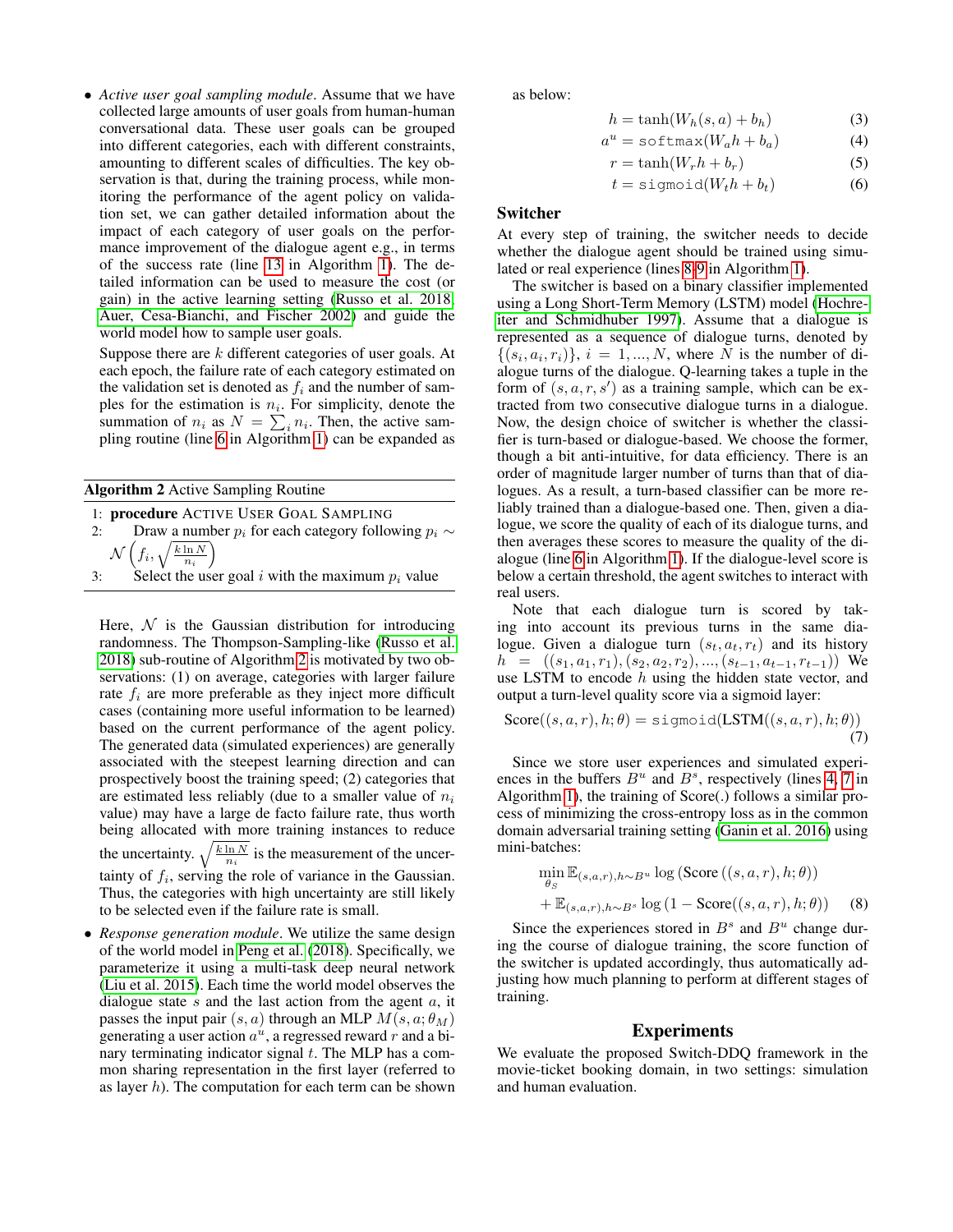## Dataset

For experiments, we use a movie-ticket booking dataset which contains raw conversational data collected via Amazon Mechanical Turk. The dataset is manually labeled based on a schema defined by domain experts. As shown in Table [1,](#page-4-0) the annotation schema consists of 11 intents and 16 slots. In total, the dataset contains 280 labeled dialogues, the average length of which is 11 turns.

<span id="page-4-0"></span>

| Annotations |                                                                                                                                                                                   |  |  |  |  |  |  |
|-------------|-----------------------------------------------------------------------------------------------------------------------------------------------------------------------------------|--|--|--|--|--|--|
| Intent      | request, inform, deny, confirm question,<br>confirm_answer, greeting, closing, not_sure,<br>multiple_choice, thanks, welcome                                                      |  |  |  |  |  |  |
| Slot        | city, closing, date, distance constraints,<br>greeting, moviename, numberofpeople,<br>price, starttime, state, taskcomplete, theater,<br>theater_chain, ticket, video_format, zip |  |  |  |  |  |  |

Table 1: The data annotation schema

## Baselines

We compare the effectiveness of the Switch-DDQ agent with several baselines:

- DQN agent is implemented with only direct reinforcement learning in each training epoch (without lines [5-9](#page-2-1) in Algorithm [1\)](#page-2-1).
- The  $DQN(K)$  has  $(K 1)$  times more real experiences than the DQN agent (repeat lines  $3-4$  in Algorithm [1](#page-2-1) K times). The performance of  $DQN(K)$  can be viewed as the upper bound of DDQ  $(K)$ , with the same number of planning steps  $(K - 1)$  (they have the same training setting and the same amount of training samples during the entire learning process).
- The  $DDQ(K)$  agents are learned using a jointly-trained world model initiated from human conversational data, with  $(K - 1)$  planning steps (replace lines [5-9](#page-2-1) in Algo-rithm [1](#page-2-1) with a  $(K - 1)$ -round loop).
- The proposed Switch-DDQ agents are updated as described in Algorithm [1.](#page-2-1) Note that there is no parameter  $K$  in the agent, as real/simulated ratio is automatically controlled by the switcher module.

## Implementation Details

Agent and Hyper-parameter Settings We use an MLP to parameterize function  $Q(\cdot)$  in all the agent variants (DQN, DDQ and Switch-DDQ). The MLP has one hidden layer of 80 neurons with ReLU [\(Nair and Hinton 2010\)](#page-7-23) activation function. The  $\epsilon$ -greedy policy is adopted to explore the action space. The discount factor  $\gamma$  for future rewards is set to 0.9. For  $DDQ(K)$ , as the number of real and simulated experiences is different at each epoch, the buffer sizes of  $B^u$ and  $B^s$  are generally set to 2000 and 2000 × K, respectively. For Switch-DDQ, we observed that the results are not sensitive to the buffer size of  $B^s$ , so we set it to  $2000 \times 5$  for all settings.

We randomly initialize the parameters in all neural networks and empty both experience buffers  $B^u$  and  $B^s$  in the beginning. The RMSProp [\(Hinton, Srivastava, and Swersky](#page-7-24) [2012\)](#page-7-24) algorithm is used to perform optimization over all the parameters where the learning rate is set to 0.001. We also apply the gradient clipping trick to all parameters with a maximum norm of 1 to prevent possible gradient explosion issues. At the beginning of each epoch (line [2](#page-2-1) in Algo-rithm [1\)](#page-2-1), the reference copy  $Q'(\cdot)$  is updated. Each simulated dialogue contains less than 40 turns. Conversations exceeding the maximum number of turns are counted as failed. In order to train the agents more efficiently, we utilized the imitation learning method called Reply Buffer Spiking (RBS) [\(Lipton et al. 2016\)](#page-7-9) at the initial stage to build a simple rulebased agent trained from human conversational data. The trained agent is then used to pre-fill the real experience replay buffer  $B^u$  with a total of 50 complete dialogues before training all the variants of the agent.

World Model We employ an MLP world model for DDQ and Switch-DDQ. The shared hidden layer is set to have size 160 with hyperbolic tangent activation. The state and action input are encoded through a linear layer of size 80. We prefill each  $n_i$  as 5 to prevent division by 0 error, during the calculation of the Gaussian variance (line [2](#page-3-0) in Algorithm [2\)](#page-3-0).

Switcher The LSTM switcher has a hidden layer with 126 cells. Similar to the world model, states and actions are passed through a linear layer of size 80 as inputs at each time step. The switcher adopts an annealing threshold w.r.t. the epoch number to decide the quality of each dialogue turn. If the average dialogue episode score passes a certain threshold, all the high-quality predictions are pushed into buffer  $B^s$ <sup>[2](#page-4-1)</sup>

# Simulation Evaluation

We train the dialogue agents by simulating interactions between the agents and well-programmed user simulators, instead of real users. That is, we train the world model to imitate the behaviors of the user simulator.

User Simulator We used an open-sourced task-oriented user simulator [\(Li et al. 2016\)](#page-7-6) in our simulated evaluation. At each dialogue turn, the simulator will emit a simulated user response to the agent. When the dialogue ends, a reward signal will be provided. The dialogue is considered successful, if and only if a movie ticket is booked successfully and the information provided by the agent conform to all the constraint slots in the sampled user goal. Each completed dialogue shows either a positive reward  $2 * L$  for success, or a negative reward  $-L$  for failure, where L is the maximum number of turns in each dialogue and is set to 40 in our experiments. Furthermore, in each turn, a negative reward −1 is provided to encourage shorter dialogue.

Main Results We summarize the main results in Table [2](#page-5-0) and plot the learning curves in Figure [4.](#page-5-1) As illustrated in Figure [2,](#page-1-1)  $DDQ(K)$  is highly susceptible to parameter K. Therefore, we only keep the best performing  $DDQ(5)$  as

<span id="page-4-1"></span><sup>&</sup>lt;sup>2</sup>See the code for specific hyper-parameters.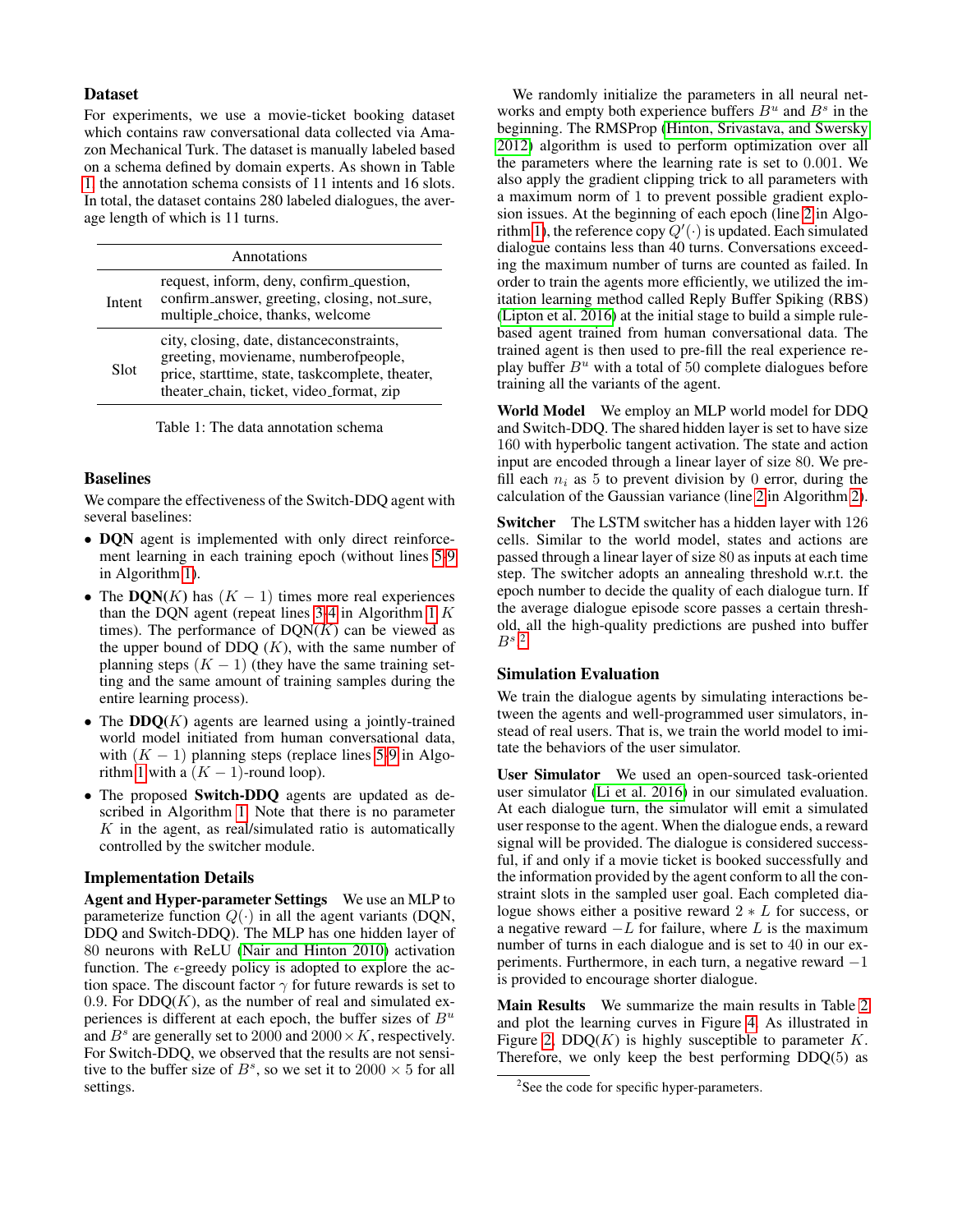<span id="page-5-0"></span>

| Agent      | $Epoch = 100$  |          |       | $Epoch = 200$  |        |       | $Epoch = 300$  |         |       |
|------------|----------------|----------|-------|----------------|--------|-------|----------------|---------|-------|
|            | <b>Success</b> | Reward   | Turns | <b>Success</b> | Reward | Turns | <b>Success</b> | Reward  | Turns |
| <b>DON</b> | 0.2867         | $-17.35$ | 25.51 | 0.6733         | 32.48  | 18.64 | 0.7667         | 46.87   | 12.27 |
| DON(5)     | 0.7667         | 46.74    | 12.52 | 0.7867         | 49.46  | 11.88 | 0.8000         | 50.81   | 12.37 |
| DDO(5)     | 0.6200         | 25.42    | 19.96 | 0.7733         | 45.45  | 16.69 | 0.7467         | 43.22   | 14.76 |
| DDO(10)    | 0.6800         | 34.42    | 16.36 | 0.6000         | 24.20  | 17.60 | 0.3733         | $-2.11$ | 15.81 |
| DDO(20)    | 0.3333         | $-13.88$ | 29.76 | 0.4467         | 5.39   | 18.41 | 0.3800         | $-1.75$ | 16.69 |
| Switch-DDO | 0.5200         | 15.48    | 15.84 | 0.8533         | 56.63  | 13.53 | 0.7800         | 48.49   | 12.21 |

Table 2: Results of different agents at training epoch = {100, 200, 300}. Each number is averaged over 3 runs, and each run is tested on 50 dialogues. (Success: success rate) Switch-DDQ outperforms DQN and DDQ variants after Epoch 100, where DQN(5) is shown as the upper bound as it uses more real experiences. Best scores are labeled in blue.

<span id="page-5-1"></span>

Figure 4: The learning curves of DQN, DQN(5), Switch-DDQ, and DDQ(5) of each epoch.

the baseline in the following figures. DQN(5), which uses 4 times more real user experiences to this end, is the upper bound for the corresponding DDQ(5) method. In Table [2,](#page-5-0) we report success rate, average reward and average number of turns over 3 different runs for each agent. As is shown, the agent of Switch-DDQ after the first 100 epochs, consistently achieves higher success rates with a smaller number of interaction turns. Again, DDQ(10) and DDQ(20) quickly deteriorate through the training process. In Figure [4,](#page-5-1) we can observe that in the first 130 epochs, DDQ(5) performs slightly better than Switch-DDQ. However, after that, Switch-DDQ surpasses DDQ(5) and achieves better performance. It only takes Switch-DDQ 180 epochs to achieve comparable results to DQN(5), which utilizes 4 times more real experiences, and DDQ(5) fails to reach similar performance within 300 epochs. This is expected, as the aggressive simulator sampling policy adopted by DDQ(5), though helping update the policy network more rapidly in the early stage of training, hurts the performance due to the use of low-quality training instances in the later stage. Note that except for DQN(5), all the agents are trained using the same number of real experiences in each epoch, differing only the amounts of simulated experiences used (for planning) and how these simulated experiences are generated (via active learning or



Figure 5: The learning curves of DQN, DQN(5), Switch-DDQ, and DDQ(5) on the scale of updating frequency.

not). The result show that Switch-DDQ can utilize simulators in a more effective and robust way than DDQ.

We also examine the performance of different agents with an equal number of optimization operations. As shown in Figure [5,](#page-5-1) we plot the success rate as a function of updating frequency, i.e., how many dialogue experiences (either real or simulated) are used altogether to optimize the agent policy network. Note that DQN(5) displays superior performance over DQN as it generates more diverse dialogues at the same updating frequency (DQN may refer to identical experiences more frequently since  $B<sup>u</sup>$  in DQN is refreshed less often than that in DQN(5)). Furthermore, we observe that DDQ(5) fails to obtain a similar performance to DQN, due to the use of many low-quality simulated experiences. However, this does not happen in Switch-DDQ, since it actively samples user goals by making diversified training dialogues and discreetly controlling the amount of simulated experiences via the switcher.

Ablation Test To further examine the effectiveness of the active learning module, we conduct an ablation test by replacing the user goal selection routine (Algorithm [2\)](#page-3-0) with the one based on uniform sampling, referred to as SU-DDQ. The results in Figure [6](#page-6-0) demonstrate that Switch-DDQ can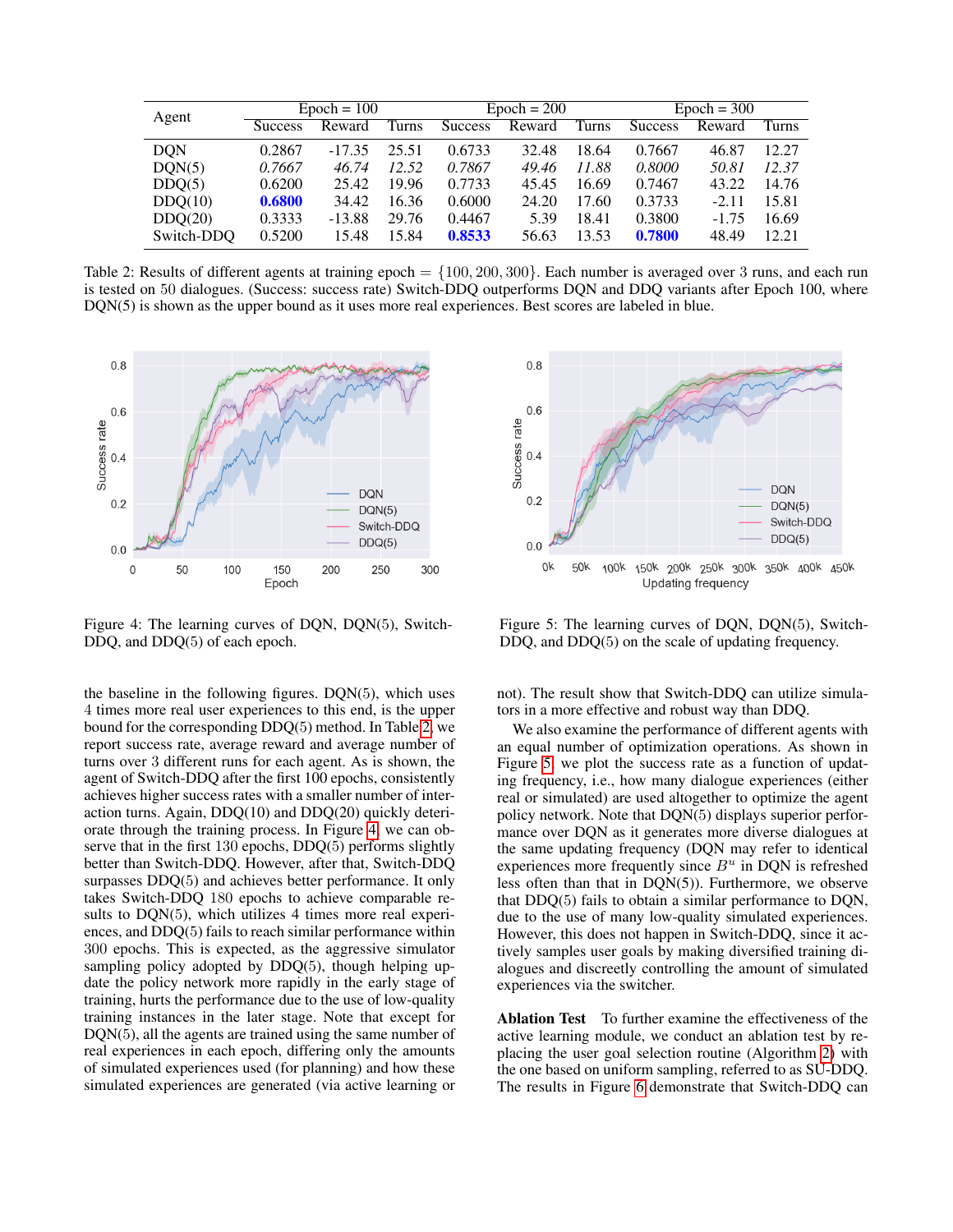<span id="page-6-0"></span>

Figure 6: Learning curves of Switch-DDQ versus SU-DDQ where SU-DDQ uses a uniform sampling strategy.

consistently outperform SU-DDQ, especially in the early phase (before epoch 100). This is due to the fact that the agent is more sensitive to the diversity of user goals in the earlier stage since in the limited data setting, many repeated cases introduce biases more easily. In Figure [7,](#page-6-0) we report the success rate for different categories of user goals and rank them in the increasing order. It is observed that for the corresponding rank of user goal category, especially the ones with low success rate, the active version of Switch-DDQ always give a better score. These results demonstrate that the use of the active module improves training efficiency.

### Human Evaluation

Real users were recruited to interact with different agents, while the identity of the agent system is hidden from the users. At the beginning of the dialogue session, the user was provided with a randomly sampled user goal, and one of the agents was randomly picked to converse with the user. The dialogue session can be terminated at any time, if the user finds that the dialogue takes so many turns that it is unlikely to reach a promising outcome. Such dialogues are considered as failed in our experiments.

Three agents (DQN, DDQ(5), and Switch-DDQ) trained as previously described (Figure [4\)](#page-5-1) at epoch 150 are selected as for human evaluation.<sup>[3](#page-6-1)</sup> As illustrated in Figure [8,](#page-6-2) the results of human evaluation are consistent with those in the simulation evaluation. We find that DQN is abandoned more often by users as it takes so many dialogue turns (Table [2\)](#page-5-0) resulting in a much hefty performance drop, and the proposed Switch-DDQ outperforms all the other agents.

#### Conclusion

This paper presents a new framework Switch-based Active Deep Dyna-Q (Switch-DDQ) for task-completion dialogue policy learning. With the introduction of a switcher,



Figure 7: Success rate on 128 user goal categories for Switch-DDQ and SU-DDQ, ranking in ascending order.

<span id="page-6-2"></span>

Figure 8: Human evaluation results of DQN, DDQ(5), and Switch-DDQ. The number of test dialogues is shown on each bar, and the one-sided p-value is from a two-sample permutation test over the success/fail lists.

Switch-DDQ is capable of adaptively choosing the proper data source to use, either from real users or world model, enhancing the efficiency and robustness of dialogue policy learning. Furthermore, the active user goal sampling strategy provides a better utilization of the world model than that of previous DDQ, and boosts the performance of training. Validating Switch-DDQ in the movie-ticket booking task with simulation experiments and human evaluation, we show that the Switch-DDQ agent outperforms the agents trained by other state-of-the-art methods, including DQN and DDQ. Switch-DDQ can be viewed as a generic model-based RL approach, and is easily extensible to other RL problems.

# Acknowledgement

We thank the reviewers for their helpful comments, and we would like to acknowledge the volunteers for helping us with the human experiments. This work was done in part when Yuexin Wu was visiting Microsoft Research as an intern, and is supported in part by the National Science Foundation (NSF) under grant IIS-1546329.

<span id="page-6-1"></span><sup>&</sup>lt;sup>3</sup>Epoch 150 is picked since we are testing the effectiveness of methods using a small number of real experiences.